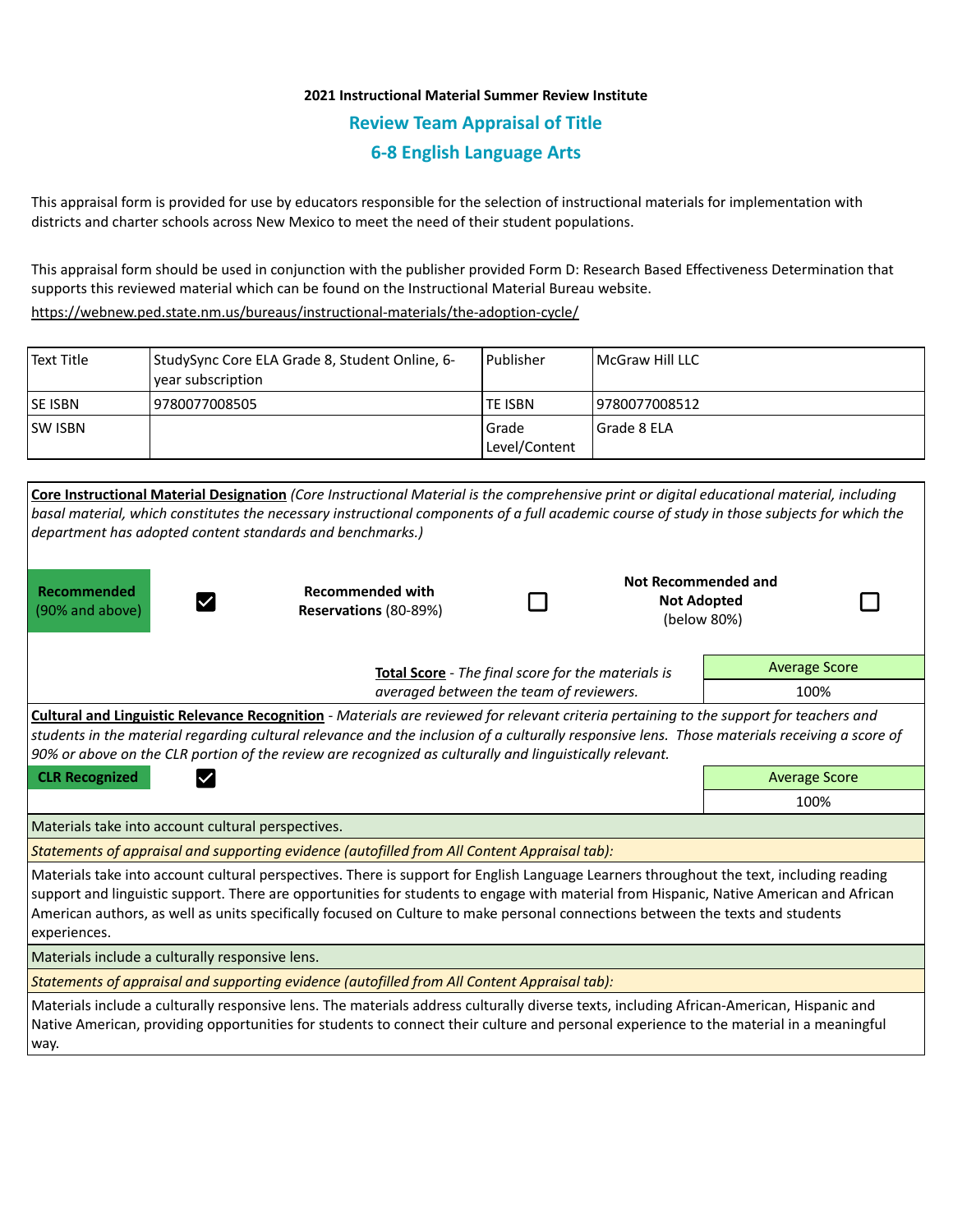**Standards Review** *- Materials are reviewed for alignment with the state adopted content standards, benchmarks and performance standards.*

Average Score

100%

Materials align with grade level ELA standards overall.

*Statements of appraisal and supporting evidence:* 

Materials align with grade level ELA standards overall. The text uses the wording of the standards and clearly aligns with the standards. The students are asked to support their responses with evidence from the text.

Materials align to reading standards.

*Statements of appraisal and supporting evidence:* 

The materials are aligned to the reading standards. The text uses the language of the standards to mark and teach the concepts. Each time a new unit is introduced, the teacher's edition includes information for strategies to teach students at all reading levels, which allows students to strengthen comprehension. For teachers, each selection is presented with qualitative and quantitative measures with the level of difficulty and lexile clearly noted.

Materials align to writing standards.

*Statements of appraisal and supporting evidence:* 

The materials are aligned to the writing standards. The text uses the language of the standards to mark and teach the concepts. There is a variety of graphic organizers to help scaffold writing tasks. Also, the writing tasks give students specific guidance in the mode. For example, in the argument writing mode, students are led to use the checklist for argumentative writing to assist in completing the assignments.

Materials align to speaking and listening standards.

*Statements of appraisal and supporting evidence:* 

The materials are aligned to the speaking and listening standards. The text uses the language of the standards to mark and teach the concepts. The resources include oral presentation assignments, which allow students the opportunity to demonstrate understanding of these standards through application. Also, writing assignments regularly include a presentation of some kind, giving students regular opportunities to practice both speaking and listening skills. Collaborative conversations are also included within the Model component of the lesson to allow for further practice.

Materials align to language standards.

*Statements of appraisal and supporting evidence:* 

The materials are aligned to the language standards. The text uses the language of the standards to mark and teach the concepts. The resources include various Checklists for Grammar and Your Turn opportunities to complete charts applying rules of grammar and language to writing. Each of the Language Conventions activities specifically tie to the selection, strengthening student understanding of the skill by utilizing the convention in their writing.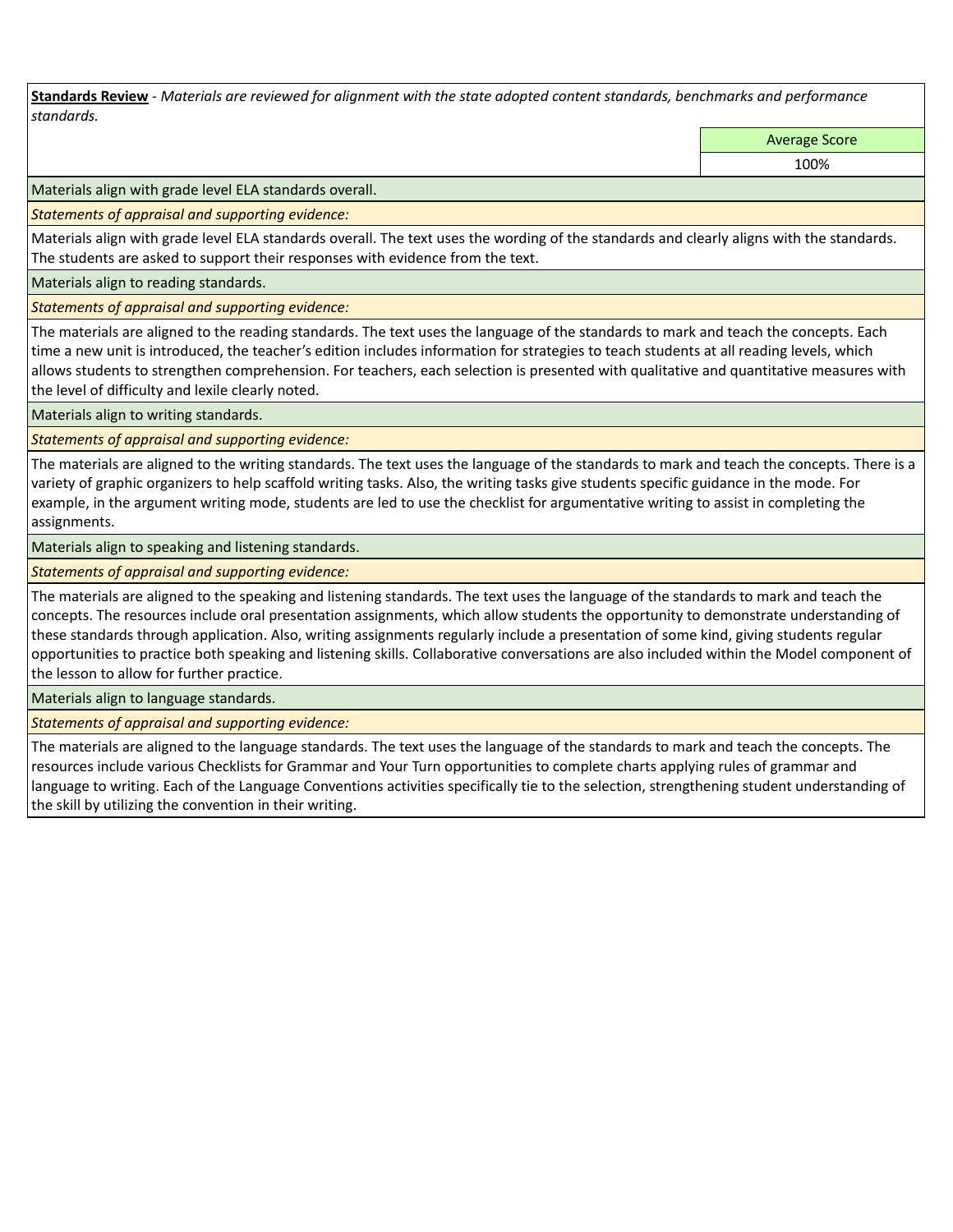**ELA Content Review** *- Materials are reviewed for relevant criteria pertaining to the support for teachers and students in the specific content area reviewed.*

Average Score

100%

Materials provide a selection and range of high-quality texts worthy of students' time and attention, exhibiting exceptional craft and thought and/or providing useful information.

*Statements of appraisal and supporting evidence:* 

Materials provide a selection and range of high-quality texts worthy of students' time and attention, exhibiting exceptional craft and thought and/or providing useful information. The texts provided in the lesson plans, independent reads, and the library have a range of lexile levels to meet the needs of all students. The novel studies and current event topics provided in the Blasts exhibit craft and thought, providing students with useful information and making real-life connections.

Questions in the materials are high-quality text-dependent and text-specific questions. The overwhelming majority of these questions are text-specific and draw student attention to the particulars in the text.

*Statements of appraisal and supporting evidence:* 

Questions in the materials offer high-quality, text-dependent, and text-specific questions. The overwhelming majority of these questions are text-specific and draw student attention to the particulars in the text. The questions for students always include the requirement for text-specific evidence as support. The TE includes DOK levels for the questions, so teachers can easily track the types of questions asked and adjust instruction accordingly.

Materials provide scaffolding and supports to enable students' learning of English language arts.

*Statements of appraisal and supporting evidence:* 

Materials provide scaffolding and supports to enable students' learning of English language arts. The TE provides multiple strategies and scaffolding to enable students with the learning of language arts. The scaffolds and strategies provided within the materials aid students of all abilities to comprehend the variety of text.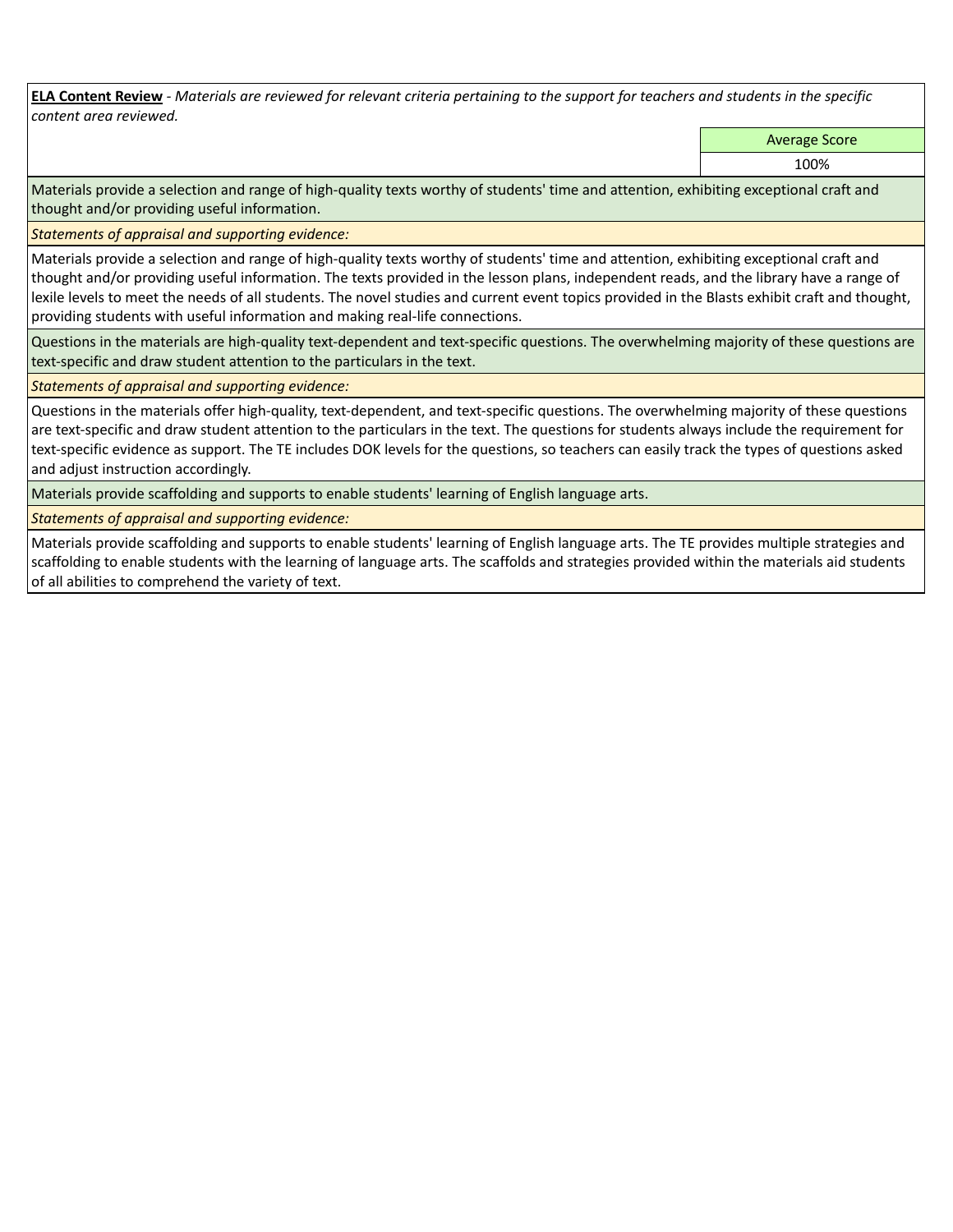**All Content Review** *- Materials are reviewed for relevant criteria pertaining to the support for teachers and students in the material regarding the progression of the standards, lesson structure, pacing, assessment, individual learners and cultural relevance.*

Average Score

100%

Materials are coherent and consistent with the standards that all students should study in order to be college and career ready.

*Statements of appraisal and supporting evidence:*

Materials are coherent and consistent with high school standards that will prepare them for college and career readiness. Teachers have support with planning lessons and modifying them as needed. There are differentiated instruction features throughout, and regular and consistent attention is given to academic and upper-level vocabulary and grammar.

Materials are well designed and take into account effective lesson structure and pacing.

*Statements of appraisal and supporting evidence:*

Materials are well designed and take into account effective lesson structure and pacing. The scope and sequence and pacing guides aid in the effective lesson structure and pacing. The text suggests a variety of techniques to help structure and present each lesson. For example, all units begin with the teacher modeling the skill or concept before releasing students to begin work individually. There are many resources, such as graphic organizers, checklists, and notebooks, to aid the teacher and student in structure and pacing.

Materials support teacher planning, learning, and understanding of the standards.

*Statements of appraisal and supporting evidence:*

Materials support teacher planning, learning, and understanding of the standards. The standards are integrated in the instruction. The text is consistent in using the language of the standards. The teacher support material also uses the language of the standards, which keeps instruction aligned.

Materials offer teachers resources and tools to collect ongoing data about student progress on the standards.

*Statements of appraisal and supporting evidence:*

Materials offer the teacher resources and tools to collect ongoing data about student progress on the standards. The materials offer diagnostic assessments for reading and for grammar, usage and mechanics. Selection and Unit Tests are also included while frequent comprehension checks and writing tasks are offered in Collaborative Conversations and Your Turn assignments. Each text has assessments in reading comprehension, writing, and collaborative learning to check and monitor student growth and learning.

Materials support effective use of technology to enhance student learning.

*Statements of appraisal and supporting evidence:*

Materials support effective use of technology to enhance student learning. Appropriately embedded digital supports are highly-engaging and enhance student learning.

Materials can be easily customized for individual learners.

*Statements of appraisal and supporting evidence:* 

Materials can be easily customized for individual learners. Accommodations and modifications are embedded in TE and Lesson Overview sections provided in each unit for ELL, struggling, and advanced learners. There are multiple strategies that provide a wide variety of supplemental learning supports and enrichment activities to engage all students at every level of the learning journey.

Materials give all students extensive opportunities and support to explore key concepts.

*Statements of appraisal and supporting evidence:*

Materials give all students extensive opportunities and support to explore key concepts. All students are given opportunities to explore understanding of key concepts through discussions and Your Turn exercises. The materials attend to the context of each reading selection and provide compare and contrast exercises to help students see connections between texts. In addition, the questions and activities throughout the text support learning opportunities in key concepts.

Materials take into account cultural perspectives.

*Statements of appraisal and supporting evidence:*

Materials take into account cultural perspectives. There is support for English Language Learners throughout the text, including reading support and linguistic support. There are opportunities for students to engage with material from Hispanic, Native American and African American authors, as well as units specifically focused on Culture to make personal connections between the texts and students experiences.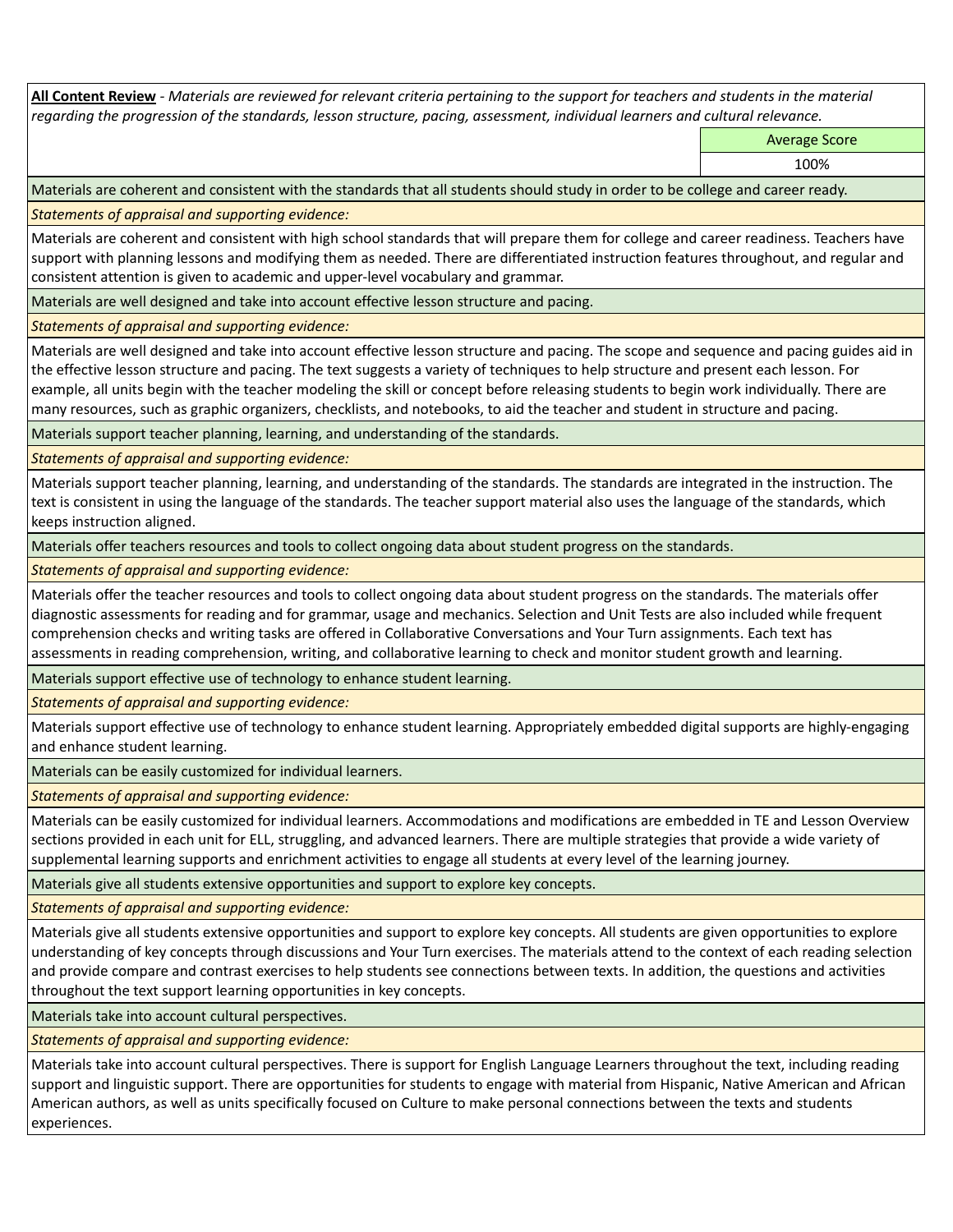Materials include a culturally responsive lens.

*Statements of appraisal and supporting evidence:*

Materials include a culturally responsive lens. The materials address culturally diverse texts, including African-American, Hispanic and Native American, providing opportunities for students to connect their culture and personal experience to the material in a meaningful way.